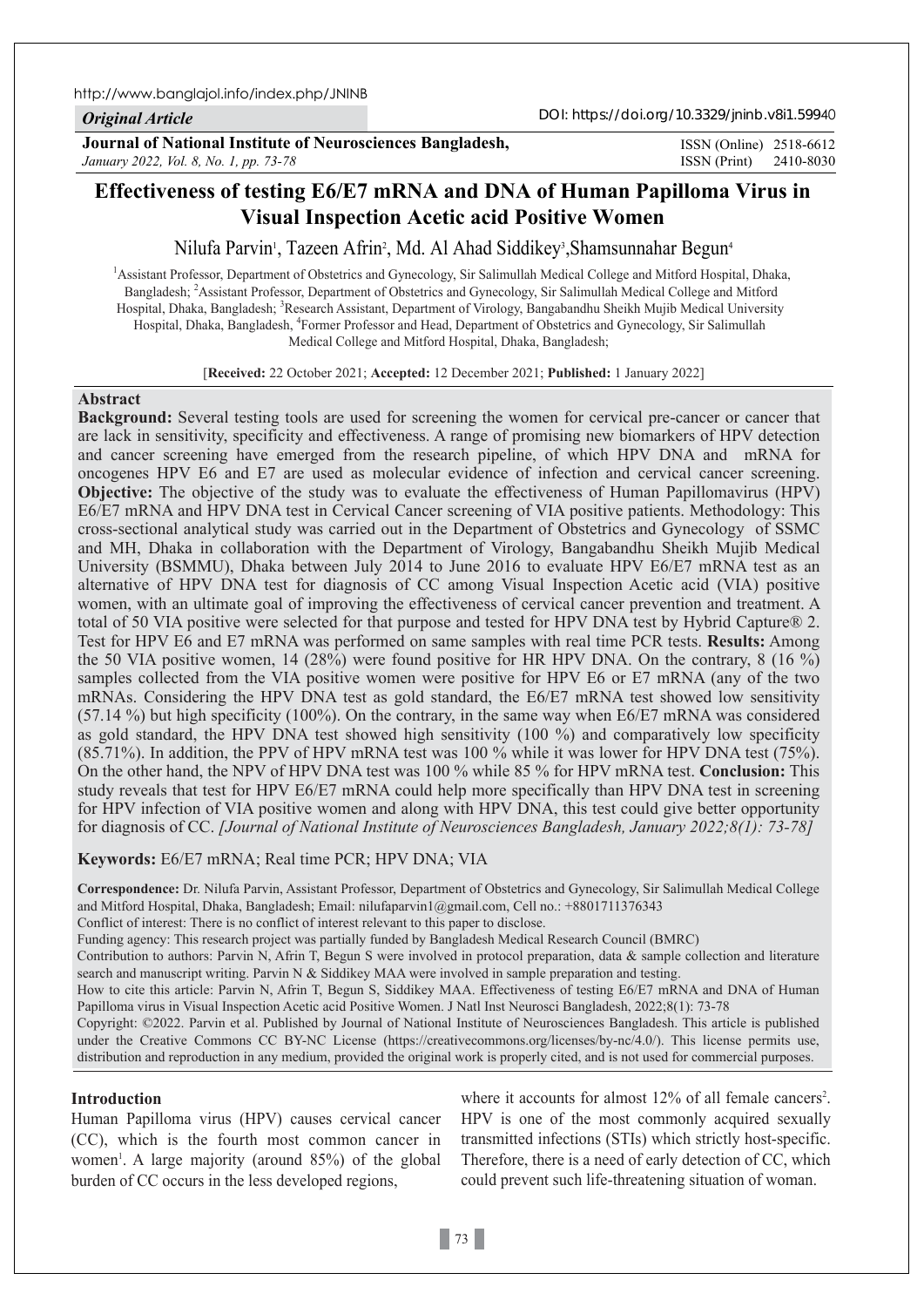HPV is recognized as the main causal factor of cervical intraepithelial neoplasia (CIN). In addition, HPVs can also cause benign tumors like papillomas and genital warts as well as asymptomatic infections. HPV genotypes are classified as high-risk (HR) and low-risk (LR)-types according to their clinical behavior. Worldwide, the eight most common HR-HPV types found in CC are all included either in species 7 (HPV18, 45) or species 9 (HPV16, 31, 33, 35, 52, 58)<sup>3</sup>. The majorities of HPV infections in young women are transient and up to 80-90% of these women will clear their HPV infection. The infections that fail to clear spontaneously remain persistent which are considered as the main risk factor and causal link for CIN and CC. These precursors of CC are classified as low-grade lesions (CIN-I) and high-grade lesions (CIN II-III)<sup>4</sup>. Since HPV infection is the requisite common denominator underlying CC, new approaches aimed at prevention have evolved in recent years through improved screening methods and HPV vaccination.

Papanicolaou test (Pap smear) smear screening has successfully reduced morbidity and mortality from CC over the past 50 years<sup>5</sup>. However, molecular detection of HPV-DNA provides a different approach for screening and patient management, allowing the identification of HPV infection in patients at risk for disease. As only presence of HPV is not indicative of CC and testing for HPV DNA is expensive which requires specialized laboratory facility, there is an urgent need of new tool to diagnose CC. However, many questions still remain before successful implementation can become feasible.

Despite current updated knowledge about HPV and its interactions with host cells, tissues and immune systems, it cannot be predicted whether a specific infection will regress or persist<sup>6</sup>. Several testing tools including Visual Inspection Acetic acid (VIA), Pap smear and HPV DNA tests are used to screen the women who are suspected for cervical pre-cancer or cancer. These tests are lack of high sensitivity, specificity and effectiveness<sup>7</sup>. A range of promising new biomarkers has emerged from the research pipeline, one of which is mRNA from the HPV E6 and E7 oncogenes, which provides high specificity to distinguish between benign productive infection and those where neoplastic progression has been initiated or already resulted in cancer<sup>8</sup>. Therefore, this study was aims to evaluate HPV E6/E7 mRNA test as an alternative of HPV DNA test for diagnosis of CC among VIA positive women, with an ultimate goal of improving the effectiveness of cervical cancer prevention and treatment.

#### **Methodology**

The cross-sectional analytical study was carried out in the Department of Obstetrics & Gynecology of Sir Salimullah Medical College (SSMC) and Mitford Hospital, Dhaka, Bangladesh in collaboration with the Department of Virology at Bangabandhu Sheikh Mujib Medical University (BSMMU), Dhaka, Bangladesh from July 2014 to June 2016. The study subjects were enrolled from Outdoor Patient Department (OPD) and VIA & Colposcopy Room of the Department of Obstetrics & Gynecology SSMC and MH, Dhaka. A total of 50 VIA positive (+) women were included as the study population who were aged between 30-50 years and VIA positive cases without history of prior treatment for cervical pre-cancer and cancer. Before commencing the research work, permission (IRB–SSMC/2014/ 78) was taken from the Institutional Review Board of SSMC, Dhaka. In this study, a purposive sampling technique was followed where a woman who attended the GOPD and VIA & Colposcopy Room of SSMC & MH for VIA examination and found positive was approached with a request to be a participant of the ongoing research. If she agreed, only then she was included in the study for collection of cervical swab samples. Two variables i.e. HPV DNA and HPV E6 and E7 mRNA were studied in this study. For collection of relevant information including different investigations, a questionnaire was developed and all data was collected on it. Cervical samples were collected by Colposcopy on second visit of VIA positive women using a Cervex brush® (Rovers Medical Devices B.V., Holland). The brush was washed in a vial containing PreservCyt solution (Cytyc Corporation, Boxborough, MA) and transferred to the laboratory for HPV analyses to the Department of Virology, BSMMU to perform test for HPV DNA and E6 and E7 mRNA tests. All the cervical swab samples were divided into two parts i.e. one for HC2 HPV DNA Test and another for HPV E6 and E7 mRNA tests. The DNA and mRNA was isolated and subjected to HC2 HPV DNA Test and real time-PCR for detection of HPV DNA and HPV E6 andE7 mRNA respectively. Hybrid Capture® 2 High-Risk HPV DNA Test™ was performed and analyzed as per the manufacturer's instructions using the HR HPV probe cocktail (package insert; Digene Corporation, Gaithersburg, MD). Total RNA was isolated using the Trizol-reagent according to the manufacturer's instructions. The mRNA was reverse transcribed into cDNA using an M-MLV Reverse Transcriptase kit (Solis BioDyne, Tartu, Estonia) according to the manufacturer's recommendations.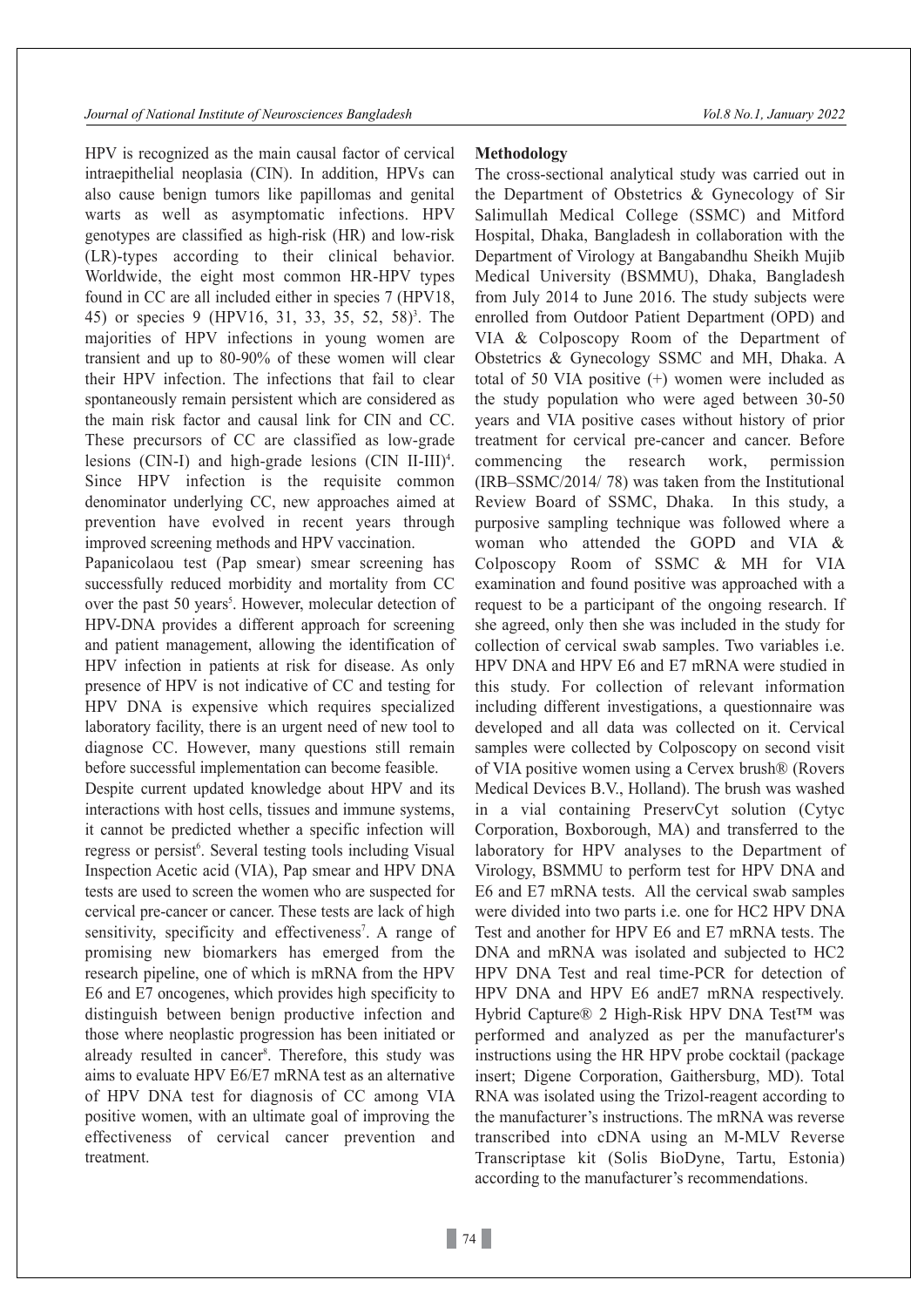Detection of HPV 16 and HPV 18 E6/E7 mRNA in cervical specimens was performed by qualitative reverse transcriptase PCR (RT-qPCR). PCR primers targeting the selected genes were collected from published journal 9 . Statistical analyses was performed using Microsoft excel Version 12.3. Sensitivity, specificity and predictive values and their 95% confidence intervals (CI) for HPV DNA test and E6/E7 mRNA test were calculated using  $2 \times 2$  tables and standard formula. All statistical analysis was performed using an online statistical software- MedCalc $10$ .

## **Results**

The mean  $(\pm SD)$  age and weight of women of the study was 41.2±4.9 years and 51.3 4.7 kg respectively. The mean age of attaining menarche and getting married was 13.8±1.48 and 19.41±3.91 respectively. The mean duration of marriage of the participants was 15.4±4.7. Among the participants 31(62.0%) had 2 number of pregnancy whereas 19(38.0%) had more than 2 pregnancies. A total of 78.0% (39/50) women were pre‑menopausal and 22.0% (11/50) were post-menopausal. Forty six percent (23/50) of the study participants had primary education while 14.0% (7/50) studied up to high school and above and 24.0% (12/50) had no formal education. All the study subjects were divided into 4 age groups with 5 years of interval. HPV DNA and HPV mRNA was detected in all the groups with increase trend of detection in higher age group (Table 1).

The highest rate of HPV DNA and HPV mRNA were 46.15% (6/13) and 30.76% (4/13) in 46-50 year group respectively whereas lowest rate like 8.3% (1/12) for both type of tests was detected in 30 to 35 years of age group. In addition,  $8.3\%$  (1/12) HPV E6/E7 mRNA detection rate was also observed in age group 36 to 40 years, although detection of HPV DNA was more (25.0%) in this group. Among the study participants, 62.5% (5/8) were positive for E6 gene of HPV-16 and 37.5% (3/8) were positive for E6 gene of HPV-18 and of those 8 E6 HPV mRNA positive samples, 7 were positive for E7 HPV mRNA (Table 2).

Table 2: Distribution of HPV E6 and E7 genes among HPV DNA positive women

| Type         | E6 mRNA      | E7 mRNA      |
|--------------|--------------|--------------|
| $HPV-16$     | $5(62.5\%)$  | $4(57.1\%)$  |
| $HPV-18$     | 3(37.5%)     | $3(42.9\%)$  |
| <b>Total</b> | $8(100.0\%)$ | $7(100.0\%)$ |

\* E7 gene was not detected in 1 sample.

Moreover, of those E7 gene positive samples, 4 (57.14%) were for HPV-16 whereas 3 (42.85 %) were for HPV-18. Among the 50 VIA positive women, 8 were both positive for HPV DNA and mRNA, while 6 samples were negative for HPV mRNA but were positive for HPV DNA (Table 3).

Table 3: Test Results of HPV DNA and HPV mRNA Test among the VIA Positive Women

| <b>HPV DNA</b> | <b>HPV RNA</b>  |                 | <b>Total</b> |  |
|----------------|-----------------|-----------------|--------------|--|
|                | <b>Positive</b> | <b>Negative</b> |              |  |
| Positive       |                 |                 | 14           |  |
| Negative       |                 | 36              | 36           |  |
| <b>Total</b>   |                 | 42              | 50           |  |

None of the HPV DNA negative samples was positive for HPV mRNA. A total of 36 VIA positive woman were negative for both HPV DNA and mRNA. The test characteristics of HPV mRNA among the VIA positive women in terms of sensitivity, specificity and positive and negative predictive values (PPV, NPV) were considering HPV DNA test result as gold standard. The sensitivities of HPV mRNA to detect HPV infection were 57 % whereas the NPV of 85.0% (Table 4).

TTable 4: Test characteristics of HPV mRNA tests considering HPV DNA test as Gold Standard Test in Detecting HPV Infection among the VIA Positive Women

| <b>Variables</b> | Value  | 95.0% CI               |
|------------------|--------|------------------------|
| Sensitivity      | 57.14% | 28.86% to 82.34%       |
| Specificity      | 100.0% | $90.26\%$ to $100.0\%$ |
| <b>PPV</b>       | 100.0% | 63.06% to $100.00\%$   |
| <b>NPV</b>       | 85.7%  | 71.46\% to 94.57\%     |
|                  |        |                        |

PPV=Positive Predictive Value; NPV=Negative Predictive Value

Table 1: Age-wise Distribution of VIA Positive Women with their HPV DNA and mRNA Result

| Age Group      | VIA             | DNA             | mRNA            | <b>HPV-16</b> |             | <b>HPV-18</b> |            |
|----------------|-----------------|-----------------|-----------------|---------------|-------------|---------------|------------|
|                | <b>Positive</b> | <b>Positive</b> | <b>Positive</b> | E6 mRNA       | E7 mRNA     | E6 mRNA       | E7 mRNA    |
| 30 to 35 Years | 12              | $1(8.33\%)$     | $1(8.3\%)$      | $1(8.33\%)$   | $0(0.0\%)$  | -             | ۰          |
| 36 to 40 Years | 12              | $3(25.0\%)$     | $1(8.3\%)$      | $0(0.0\%)$    | $0(0.0\%)$  | $1(8.3\%)$    | $1(8.3\%)$ |
| 41 to 45 Years | 13              | $4(30.8\%)$     | $2(15.4\%)$     | $1(8.3\%)$    | $1(8.3\%)$  | $1(8.3\%)$    | $1(8.3\%)$ |
| 46 to 50 Years | 13              | $6(46.2\%)$     | $4(30.8\%)$     | $3(25.0\%)$   | $3(25.0\%)$ | $1(8.3\%)$    | $1(8.3\%)$ |
| Total          | 50              | $14(28.0\%)$    | $8(16.0\%)$     | $5(41.7\%)$   | $4(33.3\%)$ | $3(25.0\%)$   | 3(25.0)    |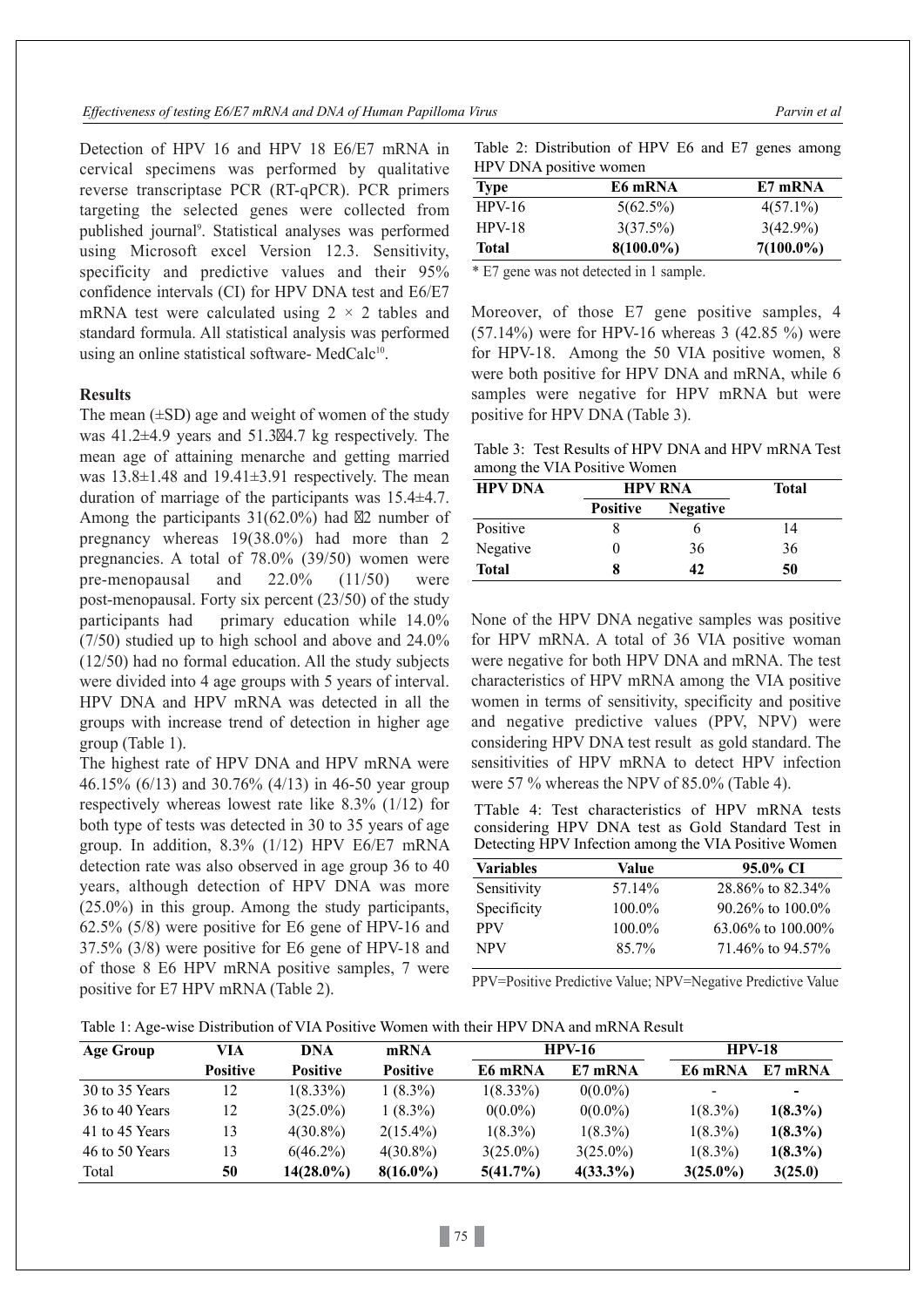#### **Discussion**

Even though currently there is an effective prophylactic HPV vaccine for prevention of CC, the only way to reduce the mortality associated with CC among women already infected with HPV is through effective and sustainable cancer screening program and management of screen positives. Cervical cancer incidence and mortality have declined significantly in those places that have effectively implemented Pap test-based screening<sup>11</sup>. Yet CC remains the second most common female cancer and third most common cause of female cancer-related mortality globally<sup>12</sup>. This seeming contradiction is explained by the fact that CC incidence and mortality are approximately 10-fold greater in lowand middle-income countries (LMIC), where Pap programs have failed to be established because of the technical and financial barriers to implementation $11$ .

Currently, the combined or individual use of cervical cytology, VIA and HPV DNA testing is the mainstay of CC screening programs in Bangladesh. A cross-sectional study from Bangladesh involving some 3600 women concurrently tested with VIA and cytology, reported 2.0% sensitivity and 98.0% specificity for cytology to detect high-grade disease as opposed to 79.0% sensitivity and 57.0% specificity for VIA12. Hence for better performance and low cost, VIA is regarded as primary HPV screening test in Bangladesh. To increase the efficiency of screening, presently molecular testing for HPV DNA in Bangladesh has started. This HPV test is more sensitive than Pap testing<sup>13,14</sup>. Studies comparing the performance of cervical cytology with HR-HPV DNA detection for identification of CC lesions have shown that the Pap smear lacks the sensitivity to detect pre-cervical cancer or cervical cancer lesions in all women, despite the fact that the specificity of the Pap smear is greater than  $90.0\%$ <sup>13</sup>. A key attribute of HPV DNA testing related to its high sensitivity is its excellent negative predictive value, providing near complete reassurance following a negative test that the woman does not have cancer or precancer 15,16. On the contrary, although the sensitivity of high risk HPV DNA is superior to that of cytology for the detection of pre-cervical cancer or cervical cancer, the low specificity of these assays leads to false-positive results<sup>17</sup> which challenges of using HPV DNA testing in management of screen-positive women. It was observed that most women with a positive screening test (80% to 90%) will not have concurrent disease (i.e., cervical precancer or cancer<sup>18</sup>. A mid of such puzzling situation related to diagnosis of HPV infection, there is urgent need of introduction of newer

tools for better diagnosis. Presently a new molecular test for detection of cancer markers like E6 and E7 mRNA of HPV are presently in the way of development and implementation. The rationale behind targeting these viral mRNAs is to observe whether actual oncogenic process is initiated by persistent high-risk HPV infection which is mediated by the upregulation of the  $E6/E7$  oncoproteins<sup>19</sup>. Continuous expression of the HR-HPV E6 and E7 oncoproteins is necessary for transformation of normal cells to dysplastic cells<sup>20</sup>. This is directly related with an increased risk of lesion progression<sup>21</sup>. On this basis, it would stand to reason that the detection of E6/E7 oncogene activity should be more specific and should be a better predictor of CC risk than HPV DNA detection methods<sup>22</sup>.

This current study was undertaken to compare the effectiveness of HPV E6/E7 mRNA testing of HR-HPV over HPV DNA in VIA positive women. For that purpose 50 VIA positive women were selected and tested for HPV DNA test by Hybrid Capture® 2 and test for HPV E6 and E7 mRNA was performed on same samples with real time PCR. Among the 50 VIA positive women, 14(28%) were found positive for HR HPV DNA. On the contrary, 8(16.0%) samples collected from the VIA positive women were positive for HPV E6 or E7 mRNA (any of the two mRNAs). It indicates that among the study subjects only 28.0% were infected with HR-HPV and among them oncogenic activities of E6 or E7 gene was going on only in 16.0% VIA positive women. The HPV infection rate and expression of both the oncogenes increased with age reaching highest at 45 to 50 years age group.

Considering the HPV DNA test as gold standard, the E6/E7 mRNA test showed low sensitivity (57.14%) but high specificity (100%). On the contrary, in the same way when E6/E7 mRNA was considered as gold standard, the HPV DNA test showed high sensitivity (100.0%) and comparatively low specificity (85.71 %). In addition, the PPV of HPV mRNA test was 100.0% while it was lower for HPV DNA test (75%). On the other hand, the NPV of HPV DNA test was 100.0% while 85.0% for HPV mRNA test. In earlier report, it was observed that HPV DNA testing is far more sensitive than cytology and able to detect small numbers of HPV genomes. The biggest advantage of HPV DNA testing is the it's negative predictive value  $({\sim}99\%)^{23-24}$ . A woman who tests negative for HR HPV will probably not need CC screening for the next six years (range 3-10 years) 14. Even though the use of assays to detect only HPV DNA is undesirable for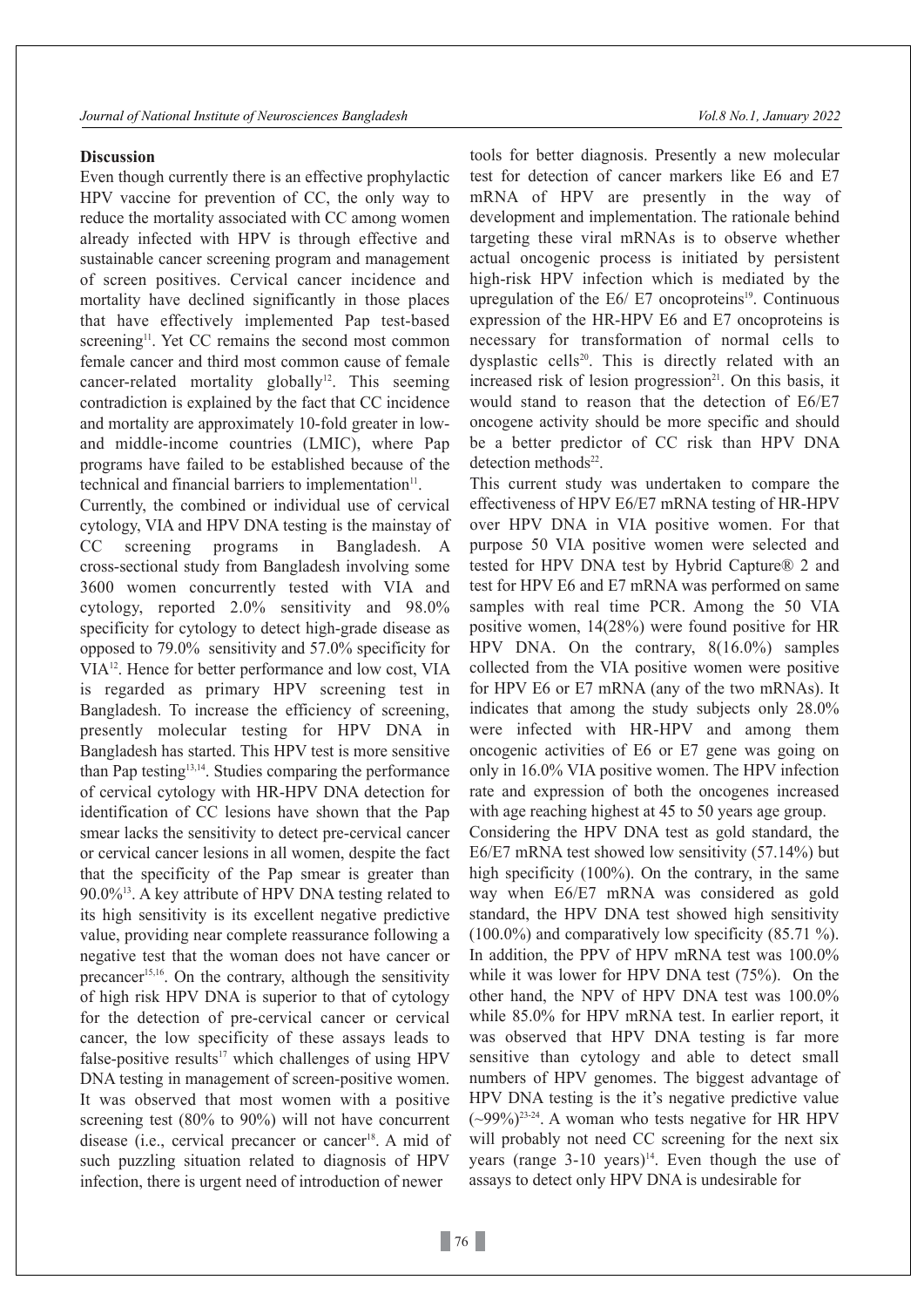clinical use, because it would produce unacceptably high levels of positive results among women who would have cleared their infections without intervention<sup>25</sup>. This study demonstrates that HPV DNA testing with HC2 is a more sensitive method for detecting HPV infected VIA positive women than test for detecting mRNA but it detects 8.0% VIA positive women who were not expressing any of the oncogenes. Unfortunately, this excellent analytical sensitivity of HPV DNA testing makes it much less clinically specific. Because of this, it can lead to unnecessary colposcopy and biopsy examinations in women who are positive for HR- HPV DNA<sup>26</sup>. This could happen because HPV DNA testing will identify those women who are infected with HPV, but do not have severe dysplasia and thus have an 80% chance to clear the infection without treatment. This positive result is caused due to positive signal generated from infected cells that are destined to be cleared without symptoms, to be cleared after mild dysplasia or to develop into cancer 23.

Presently several commercial assays have been designed to detect mRNA of the E6/E7 oncogenes of HR HPV. Expression of E6/E7 oncogenes increases with the severity of the lesion. In high-grade squamous interepithelial lesions (HSIL) and CC, high-level expression of E6/E7 mRNA is present due to the associated integration of E6 and E7 genes into the host's cellular DNA. Expression of these viral genes in low-grade squamous interepithelial lesions (LSIL) is usually low. In some studies, HPV mRNA assays have shown approximately the same sensitivity as HPV DNA assays, with a higher specificity and PPV for high-grade lesions<sup>23,4,27</sup>. In subjects with a high expected prevalence of disease (e.g. groups at risk, symptomatic patients, and patients with persistent cytological abnormalities after negative colposcopy results), HPV RNA assays will provide better risk predictions than HPV DNA tests<sup>28</sup>. HPV mRNA assays may also predict which women with LSIL or ASCUS (atypical squamous cells of undetermined significant lesions have the potential to progress to CC. Reductions in the number of cases referred for colposcopy, improved patient wellbeing, and significant reductions in costs have been suggested as possible benefits of introduction of HPV mRNA test<sup>28</sup>.

In HPV infection, only 20% of HR-HPV infections cause morphologic changes in the epithelium of the cervix without intervention<sup>29</sup>. However, progression of premalignant lesions is preceded by clearance of HPV. It is suggested that the cases that are HPV positive but

have negative cytological test should be follow up more frequently<sup>30-31</sup>. Nevertheless, the women who are HPV negative as well as cytologically negative and have absence of inflammation, might be screened at longer interval. On the contrary, as expression of E6/ E7 mRNA indicates chances of possible malignant transformation, it would help physician to follow up and treat the patient more judiciously with great attention and accuracy.

The results of this study demonstrate that comparing with each other HPV DNA test has higher sensitivity and high negative predictive value, on the other hand clinical performance of HR-HPV E6/E7 mRNA testing is more specific and has batter PPV in diagnosing HPV infection. Therefore, it may be suggested from this study that these two tests can supplement each other in clinical diagnosis, prognosis and treatment of HPV infection and diagnosis of CC in suspected patients.

# **Conclusion**

Though test for detection of HPV DNA and HPV E6/E7 RNA both are highly sensitive and specific for diagnosis of HPV infection in VIA positive women, for specific diagnosis of HPV oncogenesis process, test for HPV E6/E7 mRNA is better than HPV DNA test. Though both these tests have some limitations, they can supplement each other and can be used in diagnosis, prognosis and treatment of HPV infection.

#### **References**

1. Ferlay J, Ervik M, Lam F, Colombet M, Mery L, Piñeros M, Znaor A, Soerjomataram I, Bray F (2018). Global Cancer Observatory: Cancer Today. Lyon, France: International Agency for Research on Cancer. Available from: https://gco.iarc.fr/today Access on November 01, 2021.

2. WHO, 2016/ WHO. Immunization, Vaccines and Biologicals: Human papillomavirus (HPV). 2016. Available from http://www.who.int/immunization/diseases/hpv/en/ [Accessed on 20 April 2016].

3. Burd EM. Human papillomavirus and cervical cancer. Clin Microbiol Rev. 2003 Jan;16(1):1-17.

4. Ratnam S, Coutlee F, Fontaine D, Bentley J, Escott N, Ghatage P, et al. Aptima HPV E6/E7 mRNA test is as sensitive as Hybrid Capture 2 Assay but more specific at detecting cervical precancer and cancer. J Clin Microbiol. 2011; 49(2):557-64.

5. Kitchener HC, Castle PE, Cox JT. Chapter 7: achievements and limitations of cervical cytology screening. Vaccine. 2006;24:S3–63–70.

6. Sudenga SL, Shrestha S. Key considerations and current perspectives of epidemiological studies on human papillomavirus persistence, the intermediate phenotype to cervical cancer. Int J Infect Dis. 2013;17(4):e216-20.

7. Gravitt, P. E., Paul, P., Katki, H. A., Vendantham, H., Ramakrishna, G., Sudula, M., et al. Effectiveness of VIA, Pap, and HPV DNA testing in a cervical cancer screening program in a peri-urban community in Andhra Pradesh, India. PloS one. 2010;